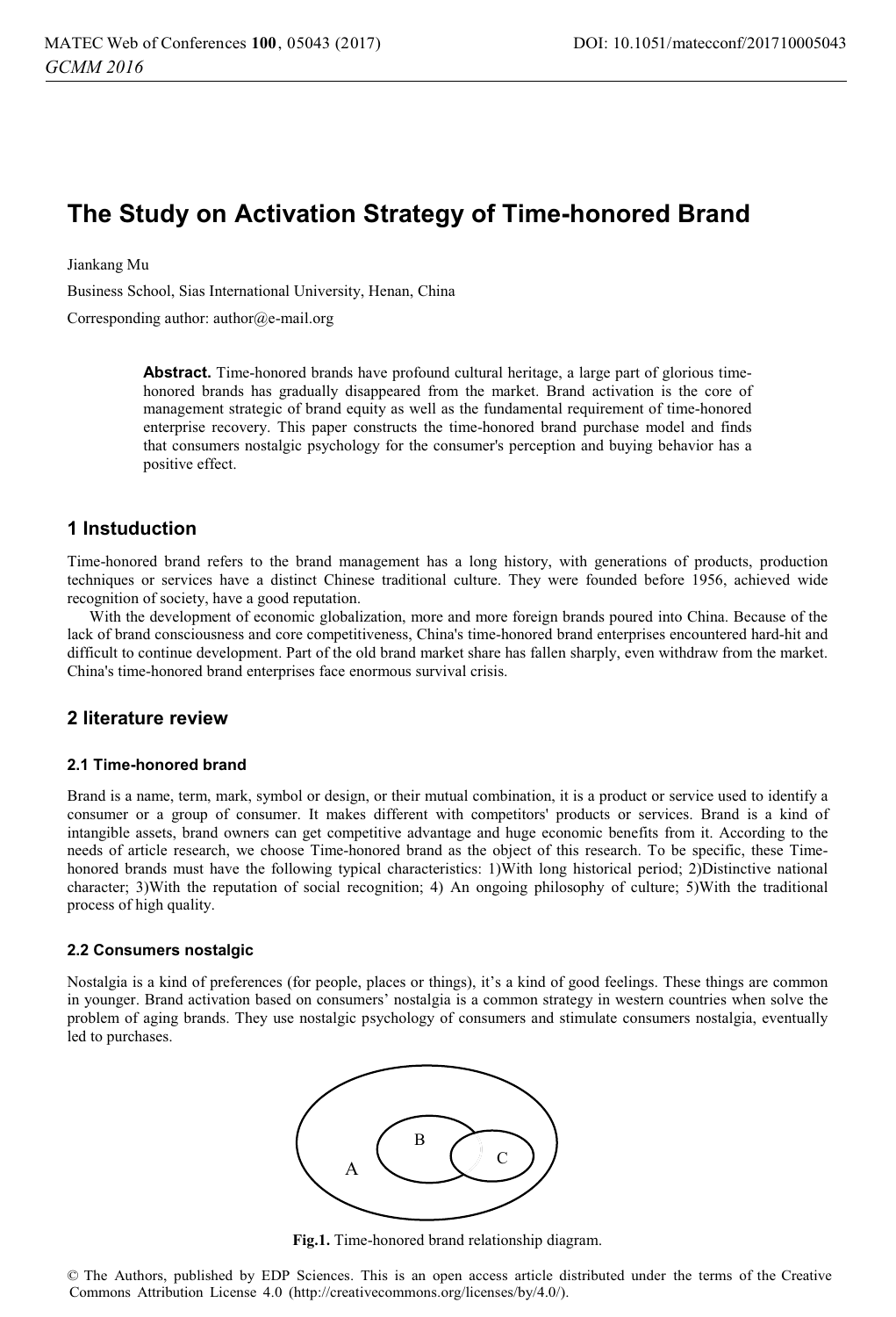A:Time-honored brand B: Time-honored brand of China C:Time-honored brand of Chinese

# **3 Theoretical framework**

## **3.1. Theoretical model**



**Fig.2.** Time-honored brand purchase behaviour.

## **3.2 Research Model**

Place the figure as close as possible after the point where it is first referenced in the text. If there is a large number of figures and tables it might be necessary to place some before their text citation. If a figure or table is too large to fit into one column, it can be centred across both columns at the top or the bottom of the page.

Based on two groups of consumers score, we judge the relationship between consumer nostalgia and consumerawareness .We put forward these assumptions as follows:

H1a: "Consumer nostalgia" to "Positive Consumer Cognition of Time-honored brand" has a positive effect.

H1b: "The combination of personal and social's nostalgia" to "Positive Consumer Cognition of Time-honored brand" has a positive effect.

H1c: "Personal nostalgia" to "Negative Consumer cognition of Time-honored brand" has a positive effect.

H1d: "The combination of personal and social's nostalgia" to "Negative Consumer cognition of Time-honored brand" has a positive effect.

Due to the nostalgia on consumers purchase intentions of consumers to be able to make a difference has been confirmed by numerous studies, we put forward these assumptions as follows:

H2a: "Personal nostalgia" to "Consumer purchase intentions" has a positive effect.

H2b: "The combination of personal and social's nostalgia" to "Consumer purchase intentions" has a positive effect.

Consumer cognition of Time-honored brand can has an impact on Consumer purchase intentions. So we put forward these assumptions as follows:

H3a: "Positive Consumer Cognition of Time-honored brand" to "Consumer purchase intentions" has a positive effect.

H3b: "Negative Consumer cognition of Time-honored brand" to "Consumer purchase intentions" has a positive effect.

# **4 Empirical study**

### **4.1 Case selection**

Here is an example of the Pechoin. Founded in 1931, the company is a research, development, production, sales and service as one of the professional of cosmetics. With 80 years of history, Pechoin is one of China's first cosmetics brands, and its products are not only affordable, but also well received by consumers, such as Vaseline cream, body lotion and others. As domestic cosmetics pioneer, Pechoin is different from other domestic cosmetics manufacturers in the product category, product packaging, and brand image. The corporation has a higher distinction degree because of grasping the herbal essence series primarily for Chinese female characteristics and preferences.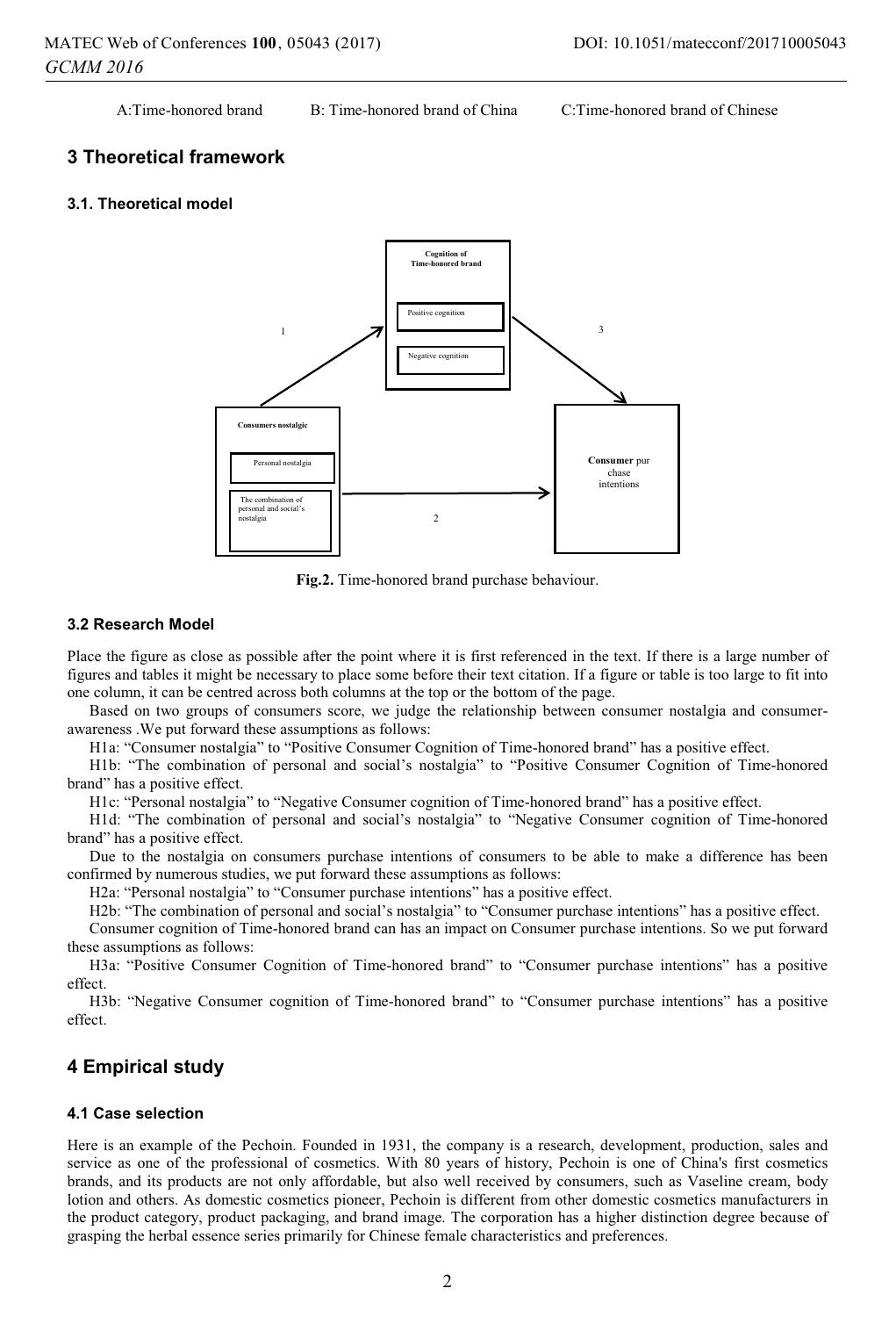## **4.2 Questionnaire design and data collection**

| Basic          | Classification                                       | Number         | Effective  |
|----------------|------------------------------------------------------|----------------|------------|
| situation      |                                                      |                | percentage |
|                | Under 20                                             | 1              | 1.1        |
|                | 21-30                                                | 59             | 64.8       |
|                | 31-40                                                | 22             | 24.2       |
| Age            | 41-50                                                | 5              | 5.0        |
|                | 51-60                                                | 3              | 3.3        |
|                | Over <sub>60</sub>                                   | 1              | 1.1        |
| Oualifications | Under Junior High<br>School                          | 4              | 4.4        |
|                | Senior high school,<br>Technical secondary<br>school | 30             | 33         |
|                | Junior college,<br>Undergraduate course              | 50             | 55         |
|                | Over postgraduate                                    | 7              | 7.6        |
| Monthly        | Under 2000                                           | 11             | 12         |
|                | 2000-5000                                            | 50             | 55         |
| income         | 5000-10000                                           | 28             | 30.8       |
|                | Over 10000                                           | $\overline{c}$ | 2.2        |

**Table 1.** Descriptive statistical analysis.

As can be shown from the diagram, respondents were concentrated in the 21-40 years of age, besides less than 20 years old and over the age of 40 respondents were only 11%. It has a larger relationship with the paper selected case. Women, who age from 21 to 40 years old, are the main consumers of cosmetics such products. Therefore, the samples of age at this stage is a relatively regular phenomenon. In another, the level of education of these respondents are mainly at a high school, secondary school, college or university. This phenomenon in general is also very compatible with current consumers. The monthly income of these people is concentrated in 2000 to 10000, which reaches 85.8% percent of the sample. And this conclusion is more in line with the actual situation of the general consumers.

## **5 Data analysis**

## **5.1 Reliability analysis**

Reliability refers to credibility of the test. Reliability is a credibility indicator of evaluating respondents filling in the questionnaire data.

| Cronbach's Alpha | number of item |
|------------------|----------------|
| .788             |                |

Alpha coefficient in 0.65-0.7 as the minimum acceptab-le values, 0.7-0.8 is very good, 0.8-0.9 is extremely good. From the table above, in this paper, scale reliability is 0.788, the Scale reliability in this paper is very high.

#### **5.2 Correlation analysis**

According to last figure, the correlation coefficient of personal nostalgia to positive consumer cognition of Timehonored brand, error is less than 0.01, within 99% confidence interval correlation, the correlation coefficient is 0.831, it is a significant positive correlation, we can preliminary validate the existence of H1a.

The combination of personal and social's nostalgia to positive consumer cognition of Time-honored brand, within 95% confidence interval correlation, the correlation coefficient is -0.293.So there is a negative correlation relationship between the combination of personal and social's nostalgia to positive consumer cognition of Time-honored brand. What's more, personal nostalgia to negative consumer cognition of Time-honored brand, error is 0.0137, the correlation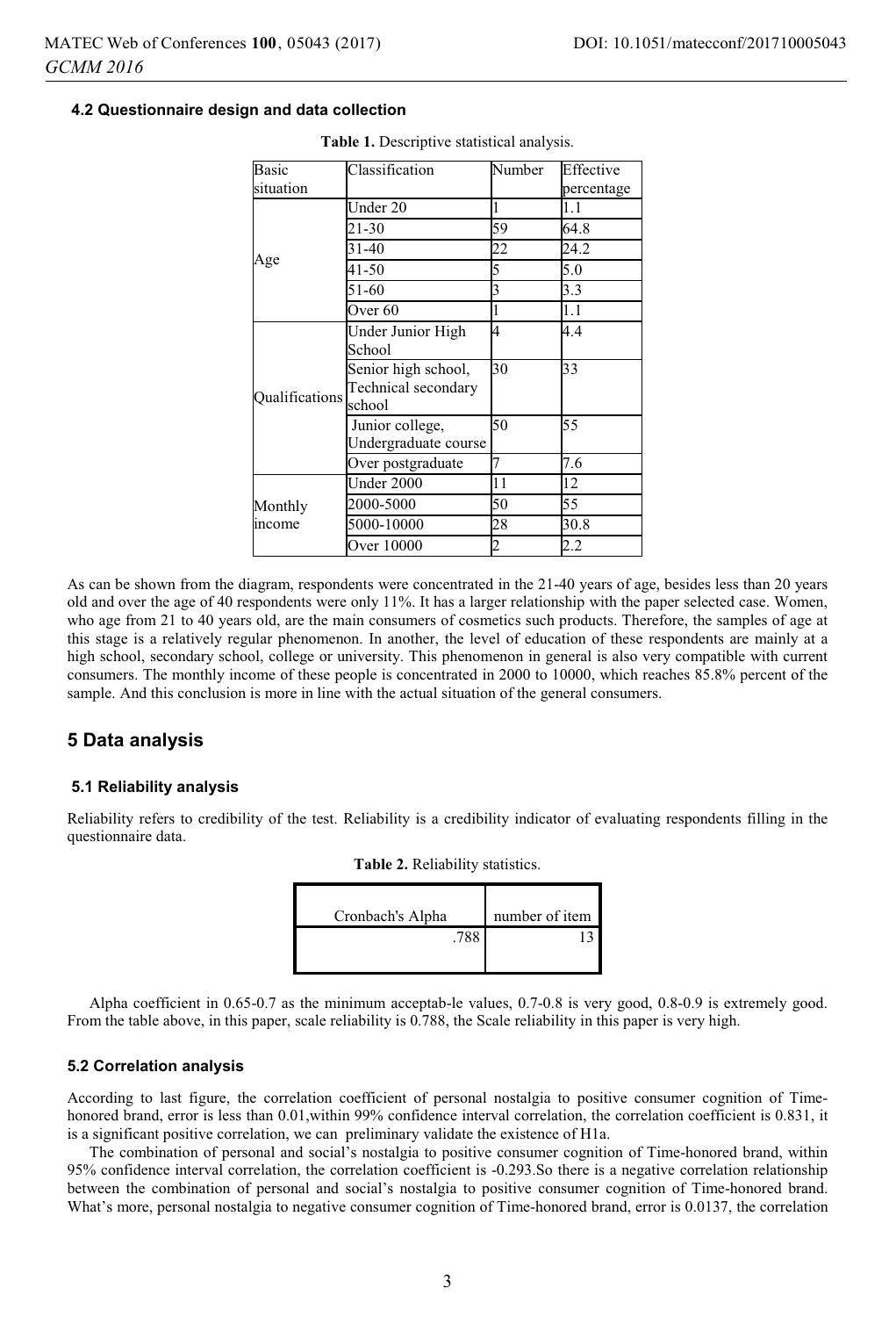coefficient is negative, so there is a negative correlation relations-hip between them. The correlation coefficient of personal nostalgia to positive consumer cognition of Time-honored brand is 0.809, error is less than 0.01.

|              |             | Positive  | Negative  |
|--------------|-------------|-----------|-----------|
| Personal     | Pearson     | $0.831**$ | $-0.20*$  |
| nostalgia    | correlation |           |           |
|              |             | 0.000     | 0.0137    |
|              | Significant |           |           |
|              | N           | 91        | 91        |
| The          | Pearson     | $-0.293*$ | $0.809**$ |
| combination  | correlation |           |           |
| of personal  |             | 0.005     | 0.000     |
| and social's | Significant |           |           |
| nostalgia    | N           | 91        | 91        |

| Table 3. Correlation analysis. |  |  |  |  |
|--------------------------------|--|--|--|--|
|--------------------------------|--|--|--|--|

Personal nostalgia to positive consumer cognition of Time-honored brand has a positive effect, we can preliminary validate the existence of the hypothes H1d.

According to last figure, perason correlation is 0.375, within 99% confidence interval correlation. So positive consumer cognition of Time-honored brand to consumer purchase intentions has a significant positive correlation. We can preliminary validate the existence of the hypothes H3a.

The correlation coefficient of negative consumer cognition of Time-honored brand to consumer purchase intentionsis -0.293, within 95% confidence interval correlation. So there is a negative correlation relationship between them.

|              |             | Purchase   |
|--------------|-------------|------------|
|              |             | intentions |
| Personal     | Pearson     | $0.316**$  |
| nostalgia    | correlation |            |
|              |             | 0.040      |
|              | Significant |            |
|              | N           | 91         |
| The          | Pearson     | $-0.26*$   |
| combination  | correlation |            |
| of personal  |             | 0.05       |
| and social's | Significant |            |
| nostalgia    |             | 91         |

**Table 4.** Correlation analysis (Purchase intentions).

According to last table, the correlation coefficient of personal nostalgia to consumer purchase intentions is 0.316, within 95% confidence interval correlation. So personal nostalgia to consumer purchase intentions is a significant positive correlation. We can preliminary validate the existence of the hypothes H2a. The correlation coefficient of the combination of personal and social's nostalgia to consumer purchase intentionsis -0.26, there is a negative correlation relationship.

| Table5. Correlation analysis. |  |
|-------------------------------|--|
|                               |  |

|           |                     | Purchase              |
|-----------|---------------------|-----------------------|
|           |                     | intentions            |
| Positive  | Pearson correlation | $0.375**$             |
| cognition | Significant         | 0.001                 |
|           |                     |                       |
| Negative  | Pearson correlation | $-0.293$ <sup>*</sup> |
| cognition | Significant         | 0.04                  |
|           |                     |                       |

# **6 Recommendation**

### **6.1The countermeasures and suggestions to activate the brand of pechoin**